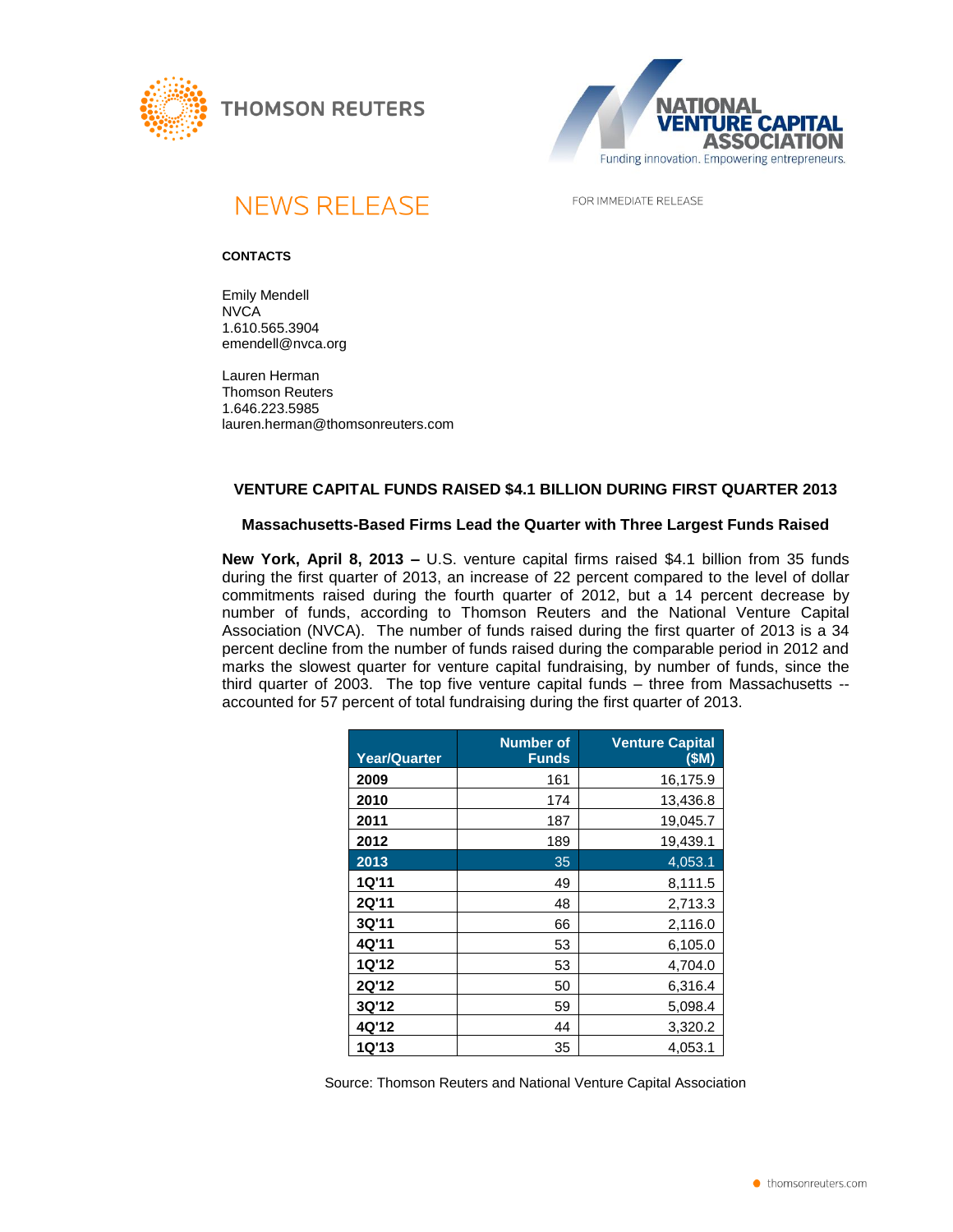



Page 2 of 3 April 8, 2013

"The first quarter venture fundraising activity represents more than just a "slow start" to the year and really demonstrates the contracting and consolidating nature of our asset class," said John Taylor, head of research for NVCA. "The lack of a strong exit market is keeping many funds that would like to be raising money away from investors until they can demonstrate a track record. This dynamic is keeping the number of funds raised low. Many of the larger funds closed last year and won"t be back in the market until 2014 and beyond, keeping total dollar levels lower this year. We should be prepared for fewer funds in 2013, which will ultimately decrease investment levels from traditional firms."

There were 30 follow-on funds and 5 new funds raised during the first quarter of 2013, a ratio of 6-to-1 ratio of follow-on to new funds. The number of new funds raised during the first quarter marks the lowest level of first-time funds raised during a quarter since the fourth quarter of 2006. By dollars raised, follow-on funds account for 98 percent of total dollar commitments during the first quarter of 2013. Over the past five years, follow-on fund dollars have accounted for 92 percent of total venture capital fundraising.

The largest new fund reporting commitments during the first quarter of 2013 was from Washington, D.C.-based NaviMed Partners, L.P. which raised \$44.8 million for the firm"s inaugural fund. A "new" fund is defined as the first fund at a newly established firm, although the general partners of that firm may have previous experience investing in venture capital.

|              | No. of<br><b>New</b> | No. of<br><b>Follow-</b><br><b>on</b> | <b>Total</b> |
|--------------|----------------------|---------------------------------------|--------------|
| 2009         | 41                   | 120                                   | 161          |
| 2010         | 59                   | 115                                   | 174          |
| 2011         | 58                   | 129                                   | 187          |
| 2012         | 57                   | 132                                   | 189          |
| 2013         | 5                    | 30                                    | 35           |
| <b>1Q'11</b> | 14                   | 35                                    | 49           |
| 2Q'11        | 17                   | 31                                    | 48           |
| 3Q'11        | 21                   | 45                                    | 66           |
| 4Q'11        | 15                   | 38                                    | 53           |
| <b>1Q'12</b> | 14                   | 39                                    | 53           |
| <b>2Q'12</b> | 15                   | 35                                    | 50           |
| 3Q'12        | 18                   | 41                                    | 59           |
| 4Q'12        | 18                   | 26                                    | 44           |
| <b>1Q'13</b> | 5                    | 30                                    | 35           |

Source: Thomson Reuters and National Venture Capital Association

First quarter 2013 venture capital fundraising was lead by three Massachusetts-based funds: Battery Ventures X, L.P. which raised \$650.0 million, Third Rock Ventures III, L.P., which raised \$516.0 million and Spark Capital IV, L.P., which raised \$450.0 million.